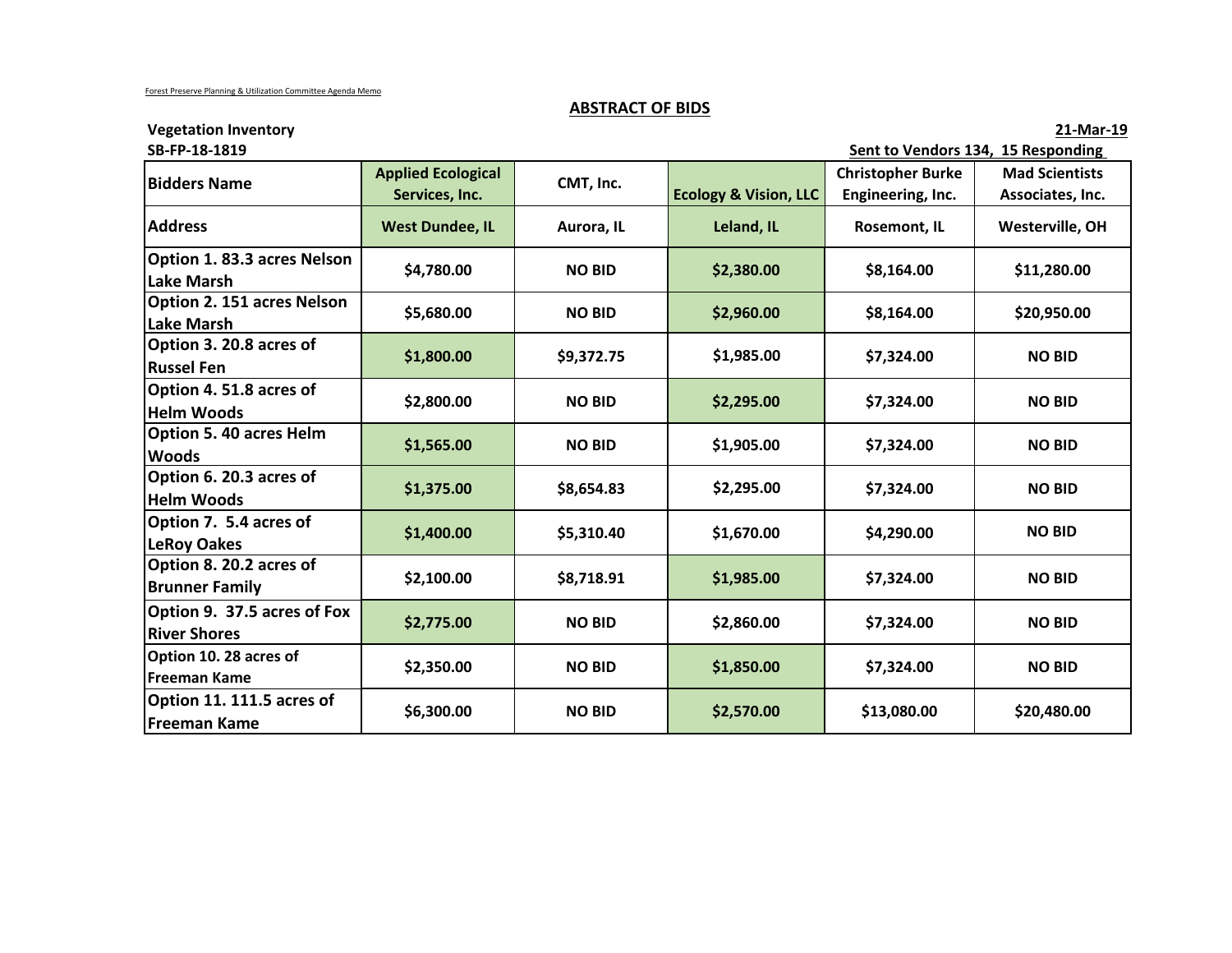# **ABSTRACT OF BIDS**

**Vegetation Inventory** 10.11.18

| SB-FP-18-1819                                      |             |                                                |                                   | Sent to Vendors 134, 15 Responding |                                                         |  |
|----------------------------------------------------|-------------|------------------------------------------------|-----------------------------------|------------------------------------|---------------------------------------------------------|--|
| <b>Bidders NameE5:E5:K13</b>                       | Encap, Inc. | <b>Orbis Environmental</b><br>Consulting, Inc. | <b>McConnell</b><br>Environmental | Forum                              | <b>Conservation Design Tallgrass Restoration</b><br>LLC |  |
| <b>Address</b>                                     | DeKalb, IL  | South Bend, IN                                 | Wonderlake, IL                    | Lombard, IL                        | Schaumburg, IL                                          |  |
| Option 1.83.3 acres Nelson<br><b>Lake Marsh</b>    | \$4,500.00  | \$21,448.00                                    | \$6,000.00                        | \$11,000.00                        | <b>NO BID</b>                                           |  |
| Option 2. 151 acres Nelson<br><b>Lake Marsh</b>    | \$4,500.00  | \$27,524.00                                    | \$6,000.00                        | \$12,000.00                        | <b>NO BID</b>                                           |  |
| Option 3. 20.8 acres of<br><b>Russel Fen</b>       | \$3,000.00  | \$8,287.00                                     | \$4,500.00                        | \$7,200.00                         | \$4,460.00                                              |  |
| Option 4.51.8 acres of<br><b>Helm Woods</b>        | \$4,000.00  | \$9,415.00                                     | \$5,000.00                        | \$9,500.00                         | \$10,556.00                                             |  |
| Option 5. 40 acres Helm<br><b>Woods</b>            | \$4,000.00  | \$9,415.00                                     | \$5,000.00                        | \$9,000.00                         | \$7,868.00                                              |  |
| Option 6. 20.3 acres of<br><b>Helm Woods</b>       | \$3,250.00  | \$8,414.00                                     | \$3,500.00                        | \$7,500.00                         | \$4,416.00                                              |  |
| Option 7. 5.4 acres of<br><b>LeRoy Oakes</b>       | \$2,650.00  | \$7,304.00                                     | \$3,500.00                        | \$5,500.00                         | \$1,932.00                                              |  |
| Option 8. 20.2 acres of<br><b>Brunner Family</b>   | \$3,500.00  | \$8,591.00                                     | \$4,500.00                        | \$8,000.00                         | \$4,560.00                                              |  |
| Option 9. 37.5 acres of Fox<br><b>River Shores</b> | \$3,950.00  | \$14,944.00                                    | \$4,500.00                        | \$9,500.00                         | \$8,112.00                                              |  |
| Option 10. 28 acres of<br><b>Freeman Kame</b>      | \$3,900.00  | \$11,775.00                                    | \$4,500.00                        | \$8,500.00                         | \$6,372.00                                              |  |
| Option 11. 111.5 acres of<br><b>Freeman Kame</b>   | \$7,500.00  | \$21,728.00                                    | \$6,000.00                        | \$11,500.00                        | <b>NO BID</b>                                           |  |
|                                                    |             |                                                |                                   |                                    |                                                         |  |

 **Page 2**